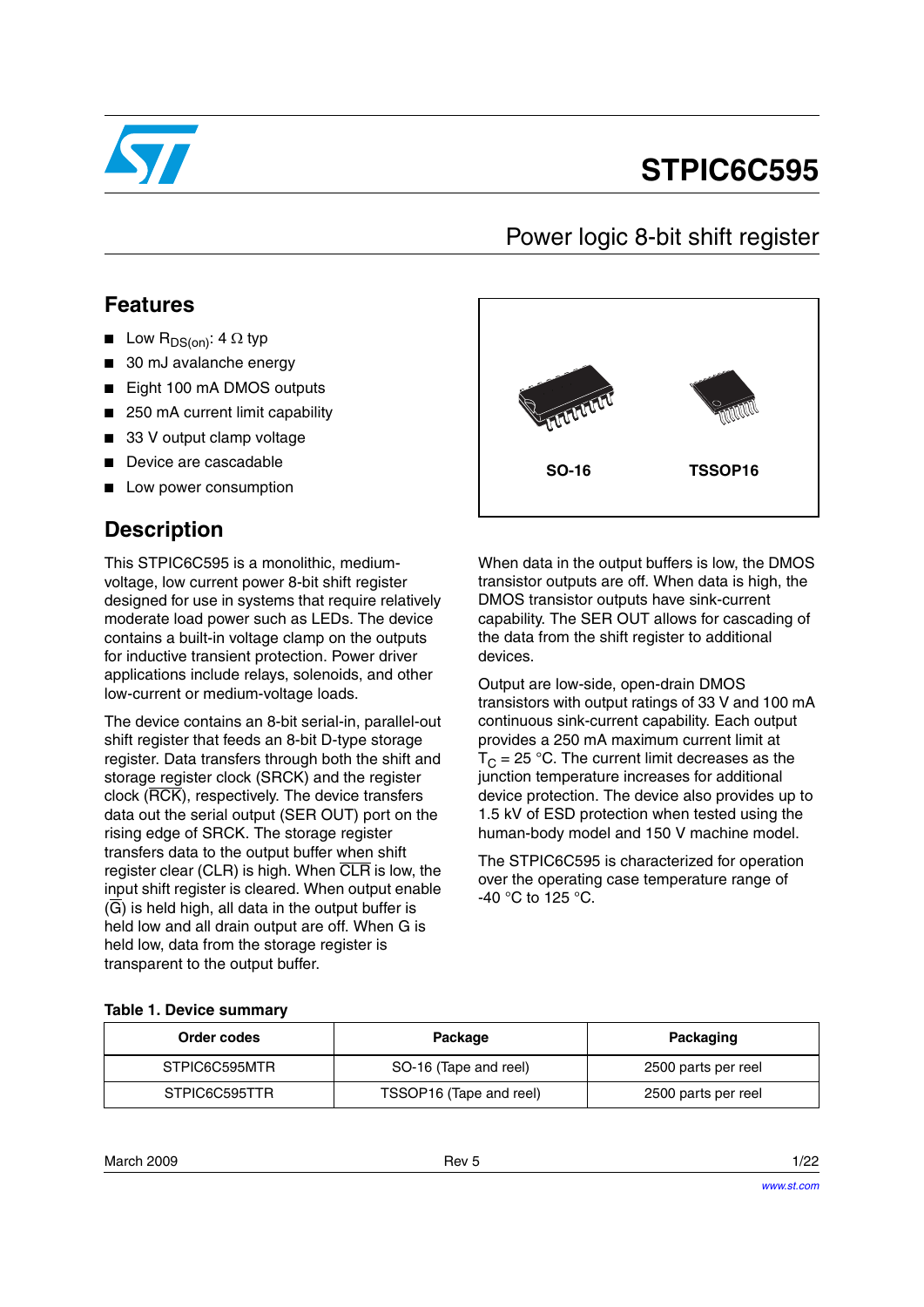# **Contents**

| 1                       |     |                                             |
|-------------------------|-----|---------------------------------------------|
| $\overline{2}$          |     |                                             |
|                         | 2.1 |                                             |
|                         | 2.2 |                                             |
|                         | 2.3 |                                             |
| 3                       |     |                                             |
|                         | 3.1 |                                             |
|                         | 3.2 |                                             |
| $\overline{\mathbf{4}}$ |     |                                             |
| 5                       |     |                                             |
| 6                       |     | Typical performance and characteristics  13 |
| $\overline{7}$          |     |                                             |
| 8                       |     |                                             |

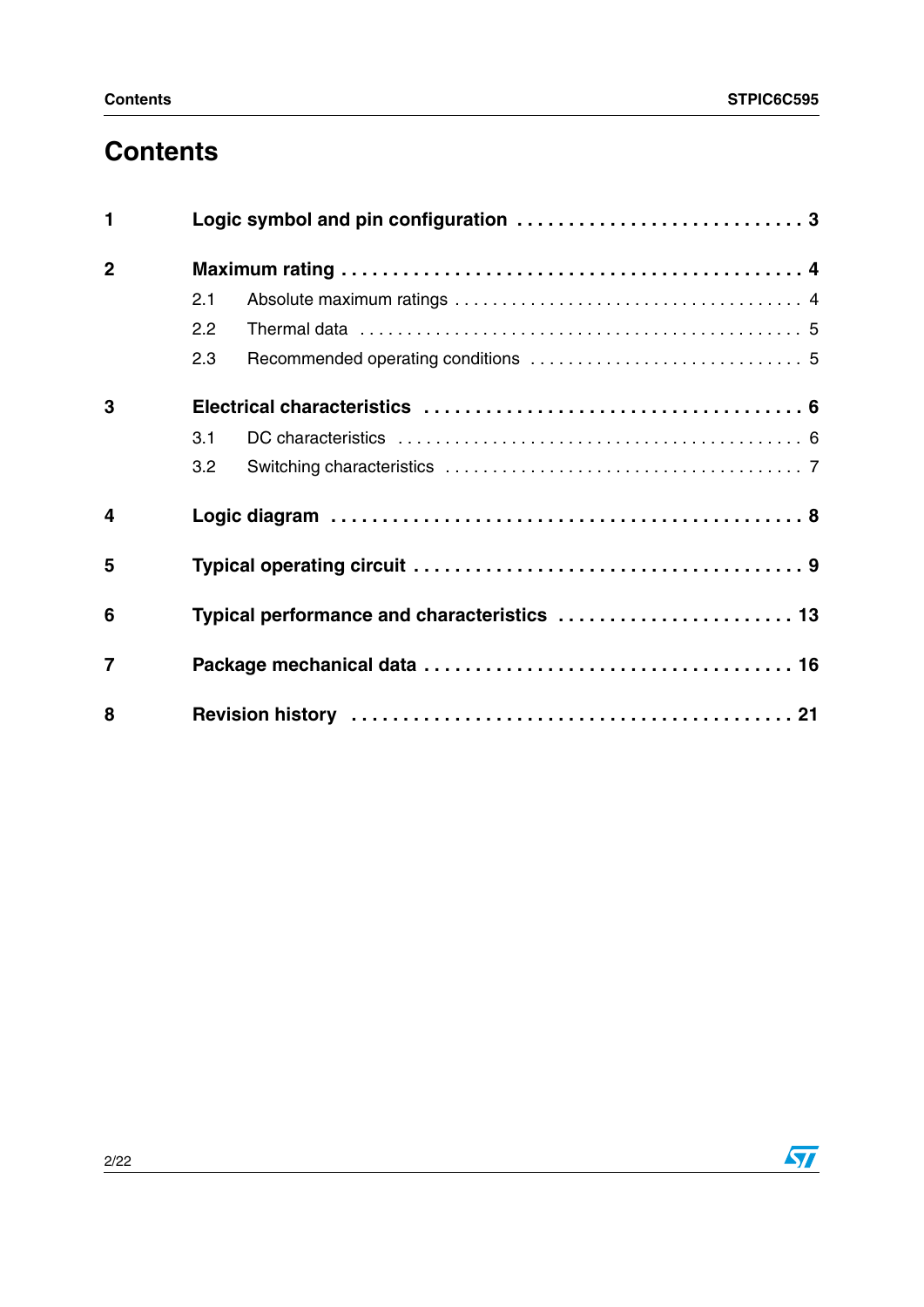# <span id="page-2-0"></span>**1 Logic symbol and pin configuration**





**Figure 2. Input and output equivalent circuits** 



 $\sqrt{2}$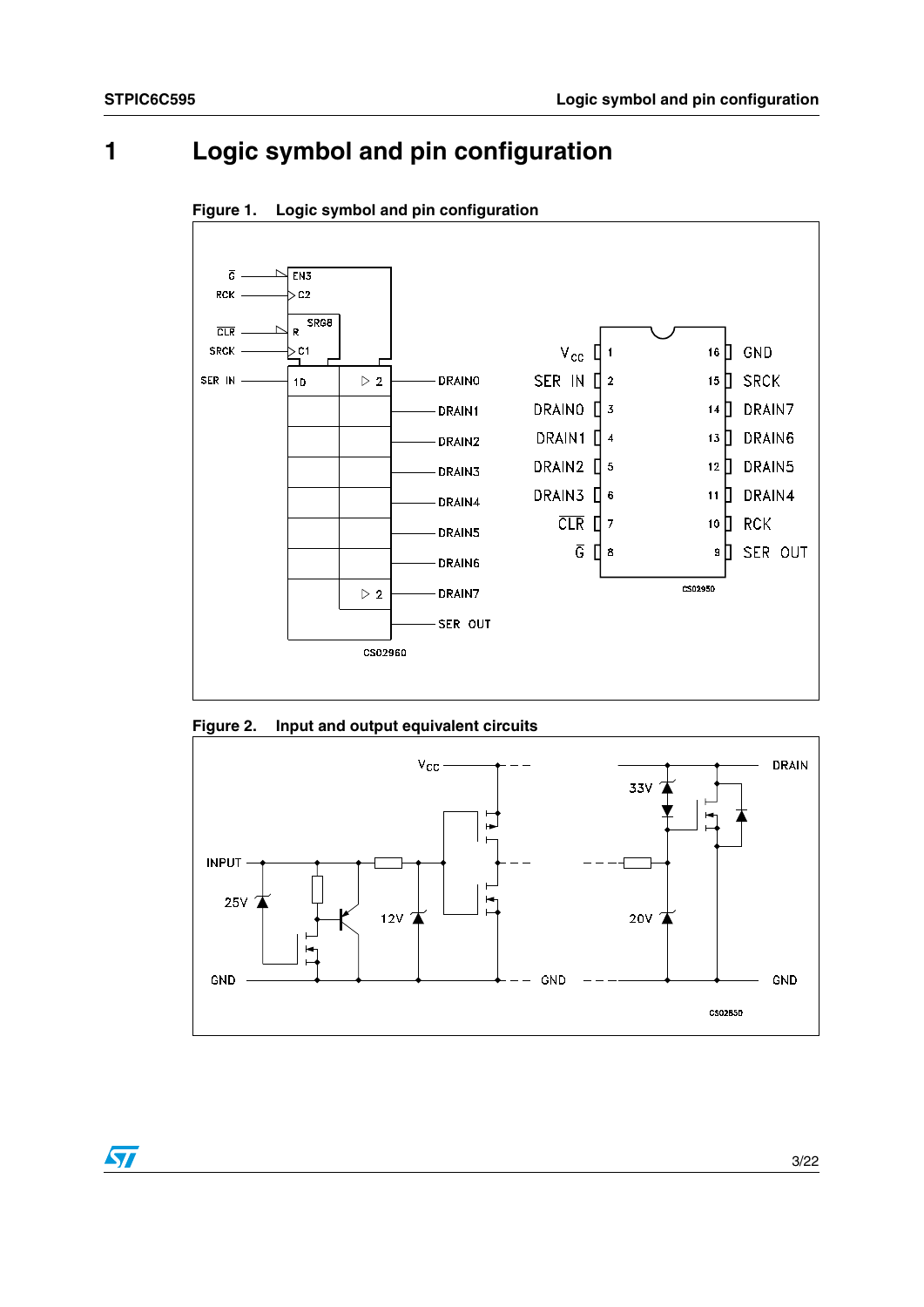# <span id="page-3-0"></span>**2 Maximum rating**

Stressing the device above the rating listed in the "absolute maximum ratings" table may cause permanent damage to the device. These are stress ratings only and operation of the device at these or any other conditions above those indicated in the operating sections of this specification is not implied. Exposure to absolute maximum rating conditions for extended periods may affect device reliability.

## <span id="page-3-1"></span>**2.1 Absolute maximum ratings**

| Symbol           | <b>Parameter</b>                                                         | <b>Value</b>    | Unit        |
|------------------|--------------------------------------------------------------------------|-----------------|-------------|
| $V_{\rm CC}$     | Logic supply voltage (See Note 1)                                        | $\overline{7}$  | V           |
| $V_{\parallel}$  | Logic input voltage range                                                | $-0.3$ to $7$   | v           |
| $V_{DS}$         | Power DMOS drain to source voltage (See Note 2)                          | 33              | v           |
| $I_{DS}$         | Continuous source to drain diode anode current                           | 250             | mA          |
| <sup>I</sup> DS  | Pulsed source to drain diode anode current<br>(See Note 3)               | 500             | mA          |
| $I_{\mathsf{D}}$ | Pulsed drain current, each output, all output ON<br>$(T_C = 25 °C)$      | 250             | mA          |
| $I_{\mathsf{D}}$ | Continuous current, each output, all output ON<br>$(T_C = 25 °C)$        | 100             | mA          |
| $I_D$            | Peak drain current single output<br>$(T_C = 25 °C)$ (See <i>Note 3</i> ) | 250             | mA          |
| $E_{AS}$         | Single pulse avalanche energy<br>(See Figure 11 and Figure 12)           | 30              | mJ          |
| $I_{AS}$         | Avalanche current (See Note 4 and Figure 17)                             | 200             | mA          |
| $P_{d}$          | Continuous total dissipation ( $T_c \leq 25$ °C)                         | 1087            | mW          |
| $P_{d}$          | Continuous total dissipation ( $T_c$ = 125 °C)                           | 217             | mW          |
| $T_{\rm J}$      | Operating virtual junction temperature range                             | $-40$ to $+150$ | $^{\circ}C$ |
| $T_{\rm C}$      | Operating case temperature range                                         | $-40$ to $+125$ | $^{\circ}C$ |
| $T_{\text{stg}}$ | Storage temperature range                                                | $-65$ to $+150$ | $^{\circ}C$ |
| $T_{L}$          | Lead temperature 1.6 mm (1/16 inch) from case for 10<br>seconds          | 260             | $^{\circ}C$ |

### **Table 2. Absolute maximum ratings**

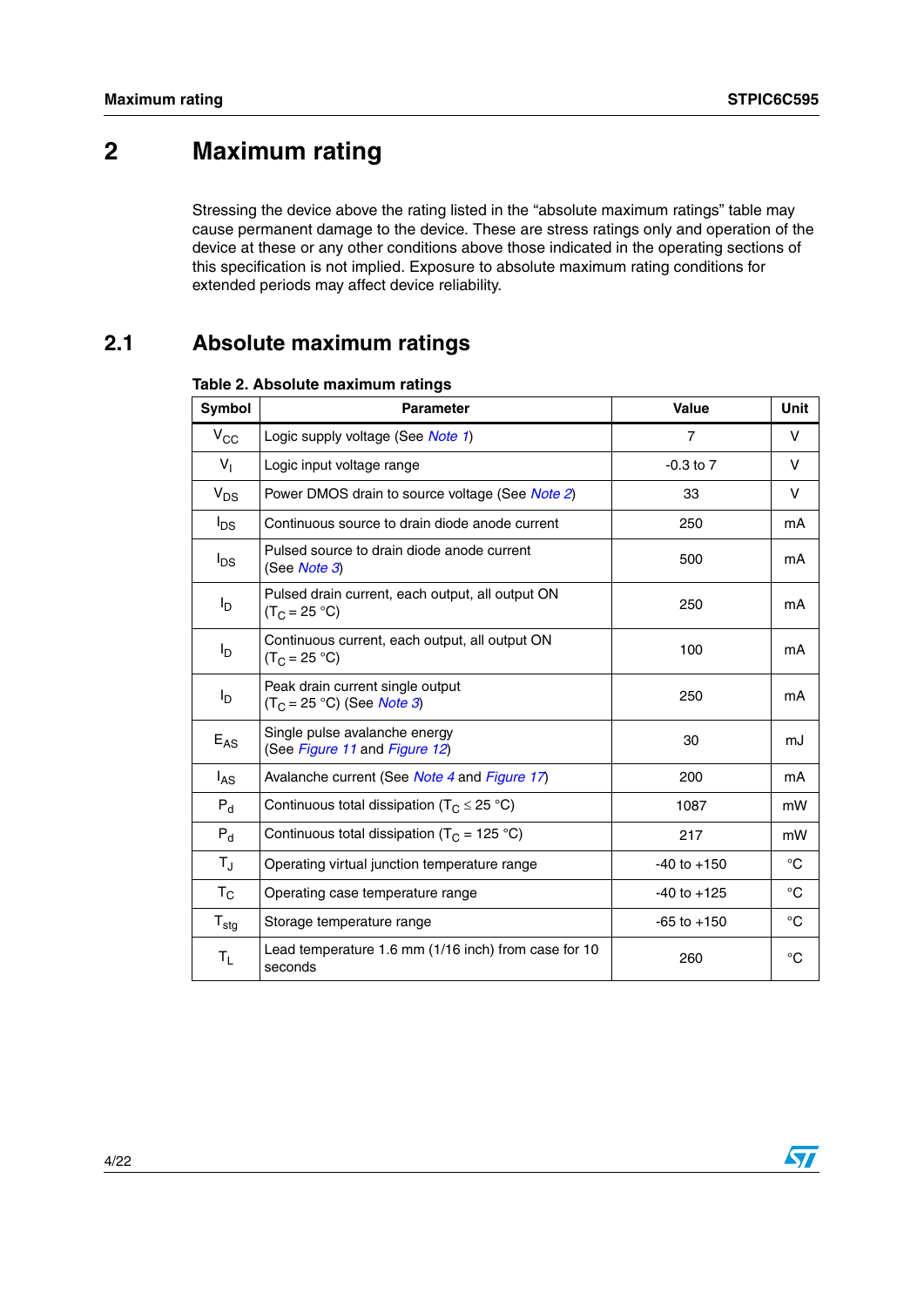## <span id="page-4-0"></span>**2.2 Thermal data**

### **Table 3. Thermal data**

| <b>Symbol</b>       | <b>Parameter</b>                    | Value | Unit |
|---------------------|-------------------------------------|-------|------|
| H <sub>th(JA)</sub> | Thermal resistance junction-ambient | ' 15  | °C/W |

# <span id="page-4-1"></span>**2.3 Recommended operating conditions**

### <span id="page-4-2"></span>**Table 4. Recommended operating conditions**

| <b>Symbol</b>             | <b>Parameter</b>                                                                                                  | Min          | <b>Typ</b> | <b>Max</b>   | <b>Unit</b> |
|---------------------------|-------------------------------------------------------------------------------------------------------------------|--------------|------------|--------------|-------------|
| $V_{CC}$                  | Logic supply voltage                                                                                              | 4.5          |            | 5.5          | v           |
| $V_{\text{IH}}$           | High level input voltage                                                                                          | $0.85V_{CC}$ |            | $V_{\rm CC}$ | v           |
| $V_{IL}$                  | Low level input voltage                                                                                           | 0            |            | $0.15V_{CC}$ | $\vee$      |
| $I_{\text{DP}}$           | Pulse drain output current<br>$(T_C = 25 °C, V_{CC} = 5 V,$ all outputs ON)<br>(see Note 3, Note 5 and Figure 15) |              |            | 250          | mA          |
| $t_{\textsf{su}}$         | Set-up time, SER IN high before SRCK 1<br>(see Figure 4 and Figure 8)                                             | 1.6          | 3.0        | 5.7          | ns          |
| t <sub>hL</sub>           | Hold time, SER IN high before $\overline{G}$ $\uparrow$<br>(see Figure 4, Figure 7, Figure 8)                     | 2.8          | 4.0        | 9.6          | ns          |
| t <sub>W</sub>            | Pulse duration (see Figure 8)                                                                                     | 40           |            |              | ns          |
| $\mathsf{T}_{\mathsf{C}}$ | Operating case temperature                                                                                        | -40          |            | 125          | °C          |

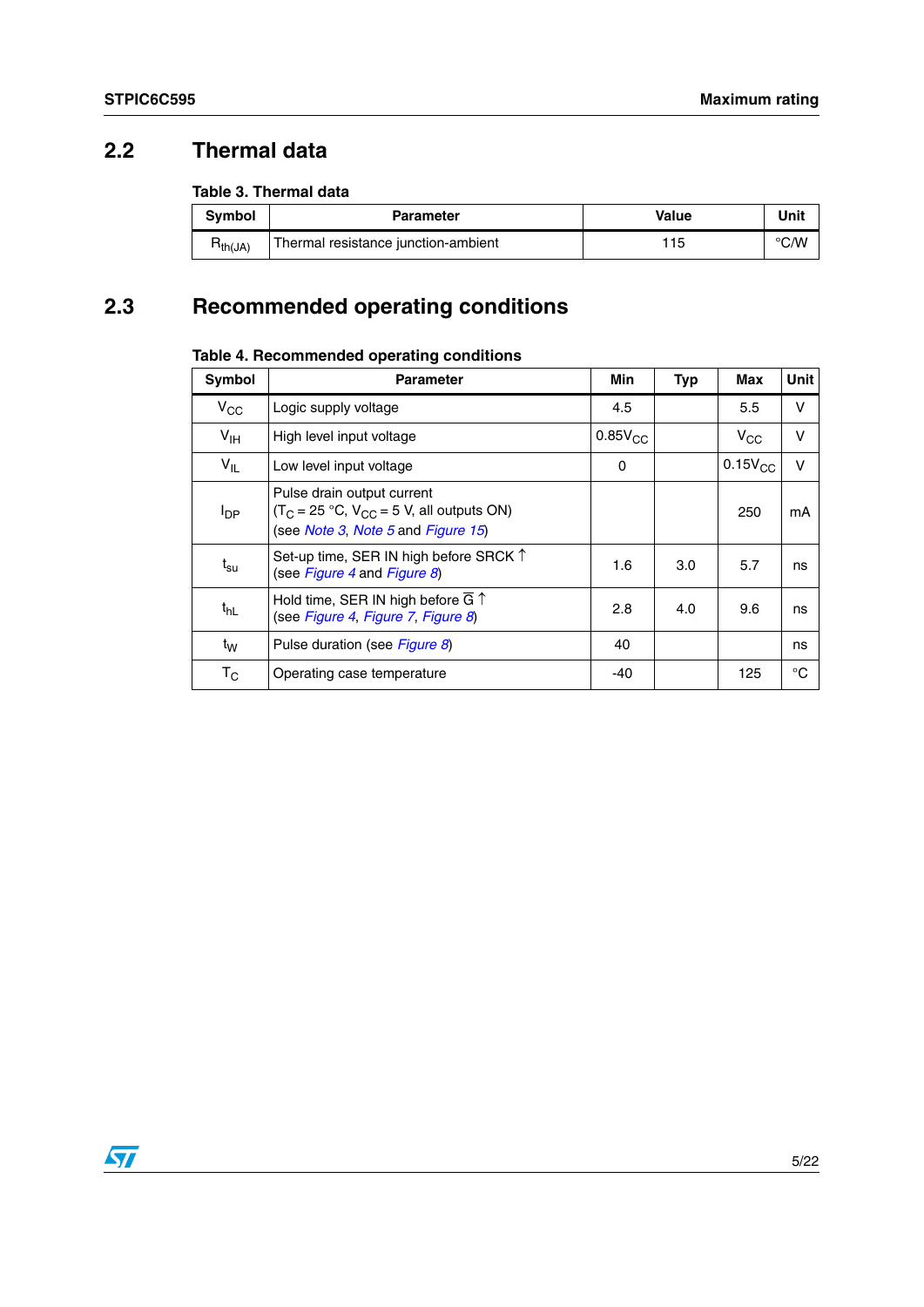# <span id="page-5-0"></span>**3 Electrical characteristics**

## <span id="page-5-1"></span>**3.1 DC characteristics**

<span id="page-5-2"></span>

| <b>Table 5. DC characteristics</b> ( $V_{CC}$ = 5 V, T <sub>C</sub> = 25 °C, unless otherwise specified.) |
|-----------------------------------------------------------------------------------------------------------|
|-----------------------------------------------------------------------------------------------------------|

| Symbol                      | <b>Parameter</b>                                          | <b>Test conditions</b>                                                                                    | Min | <b>Typ</b> | Max | Unit   |
|-----------------------------|-----------------------------------------------------------|-----------------------------------------------------------------------------------------------------------|-----|------------|-----|--------|
| $V_{(BR)DSX}$               | Drain-to-source<br>breakdown voltage                      | $I_D = 1$ mA                                                                                              | 33  | 37         |     | v      |
| $V_{SD}$                    | Source-to-drain diode<br>forward voltage                  | $I_F = 100 \text{ mA}$                                                                                    |     | 0.85       | 1.2 | $\vee$ |
| $V_{OH}$                    | High level output                                         | $I_{OH}$ = -20 µA, $V_{CC}$ = 4.5 V                                                                       | 4.4 | 4.49       |     | $\vee$ |
|                             | voltage SER OUT                                           | $I_{OH} = -4$ mA, $V_{CC} = 4.5$ V                                                                        | 4   | 4.2        |     | V      |
| $V_{OL}$                    | Low level output                                          | $I_{OH}$ = 20 µA, $V_{CC}$ = 4.5 V                                                                        |     | 0.005      | 0.1 | v      |
|                             | voltage SER OUT                                           | $I_{OH} = 4$ mA, $V_{CC} = 4.5$ V                                                                         |     | 0.3        | 0.5 | V      |
| ŀщ                          | High level input current                                  | $V_{\rm CC}$ = 5.5 V, V <sub>1</sub> = V <sub>CC</sub>                                                    |     |            | 1   | μA     |
| Ι'n.                        | Low level input current                                   | $V_{CC}$ = 5.5 V, V <sub>1</sub> = 0                                                                      |     |            | -1  | μA     |
| $I_{\rm CC}$                | Logic supply current                                      | $V_{CC}$ = 5.5 V, all outputs OFF or<br>ON                                                                |     | 20         | 200 | μA     |
| $I_{\text{CC}(\text{FRQ})}$ | Logic supply current at<br>frequency                      | $f_{\text{SRCK}} = 5$ MHz, $C_L = 30$ pF<br>All outputs OFF<br>(See Figure 6, Figure 18 and<br>Figure 19) |     |            | 2   | mA     |
| $I_N$                       | Nominal current                                           | $V_{DS(on)} = 0.5 \text{ VI}_N = I_D$<br>$T_C = 85 °C$<br>(See Note 5, Note 6, Note 7)                    |     | 90         |     | mA     |
|                             |                                                           | $V_{DS}$ = 30 V, $V_{CC}$ = 5.5 V                                                                         |     | 0.3        | 5   | μA     |
| $I_{DSX}$                   | Off-state drain current                                   | $V_{DS}$ = 30 V, V <sub>CC</sub> = 5.5 V or 0 V<br>$T_C = 125 °C$                                         |     | 0.6        | 8   | μA     |
|                             | Static drain source on                                    | $I_D = 50$ mA, $V_{CC} = 4.5$ V                                                                           |     | 4.5        | 6   | Ω      |
| $R_{DS(on)}$                | state resistance<br>(See Note 5, Note 6<br>and Figure 14, | $I_D = 50$ mA, $V_{CC} = 4.5$ V<br>$T_{C}$ = 125 °C                                                       |     | 6.5        | 9   | Ω      |
|                             | Figure 16)                                                | $I_D = 100$ mA, $V_{CC} = 4.5$ V                                                                          |     | 4.5        | 6   | Ω      |

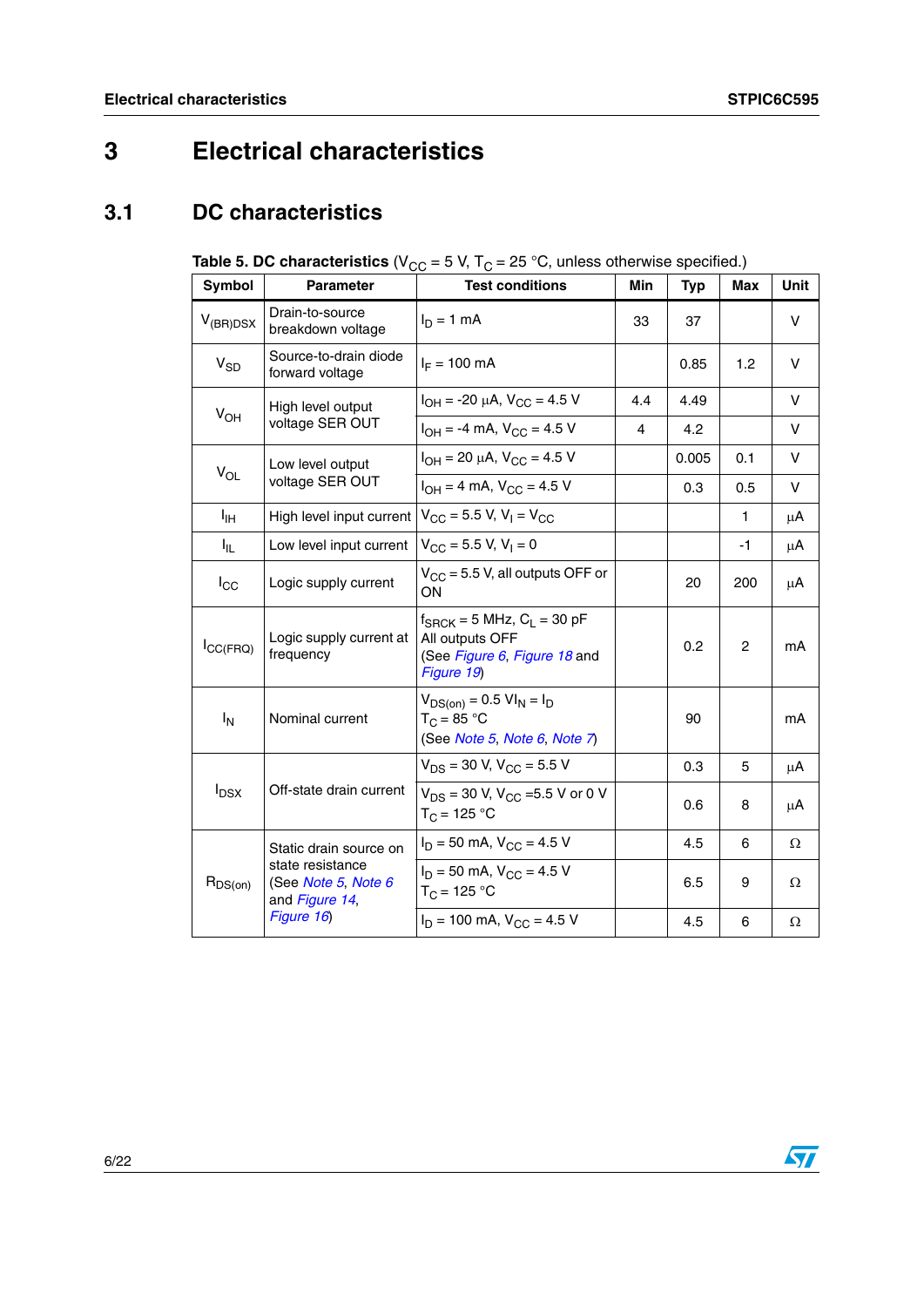### <span id="page-6-0"></span>**3.2 Switching characteristics**

**Table 6. Switching characteristics** (V<sub>CC</sub> = 5 V, T<sub>C</sub> = 25 °C, unless otherwise specified.)

| Symbol        | <b>Parameter</b>                                                           | <b>Test conditions</b>                                                                     | <b>Min</b> | <b>Typ</b> | Max | Unit |
|---------------|----------------------------------------------------------------------------|--------------------------------------------------------------------------------------------|------------|------------|-----|------|
| $t_{\rm PHL}$ | Propagation delay<br>time, high to low level<br>output from $\overline{G}$ |                                                                                            |            | 80         |     | ns   |
| $t_{PLH}$     | Propagation delay<br>time, low to high level<br>output from $\overline{G}$ | $C_1 = 30$ pF, $I_D = 75$ mA<br>(See Figure 4, Figure 5,<br>Figure 6, Figure 7, Figure 20) |            | 130        |     | ns   |
| t,            | Rise time, drain output                                                    |                                                                                            |            | 60         |     | ns   |
| t             | Fall time, drain output                                                    |                                                                                            |            | 50         |     | ns   |
| $t_{pd}$      | propagation delay time                                                     |                                                                                            |            | 20         |     | ns   |
| $t_{a}$       | Reverse recovery<br>current rise time                                      | $I_F = 100$ mA, di/dt = 10 A/ $\mu$ s<br>(See Figure 5, Figure 6, and                      |            | 39         |     | ns   |
| $t_{rr}$      | Reverse recovery time                                                      | Figure 9, Figure 10)                                                                       |            | 115        |     | ns   |

<span id="page-6-3"></span><span id="page-6-2"></span><span id="page-6-1"></span>*Note: 1 All voltage value are with respect to GND*

- *2 Each power DMOS source is internally connected to GND*
- *3 Pulse duration* ≤ *100* μ*s and duty cycle* <sup>≤</sup>*2 %*
- <span id="page-6-4"></span>*4* Drain supply voltage = 15 V, starting junction temperature (T<sub>JS</sub>) = 25 °C. L = 1.5 H and *IAS = 200 mA (see Fig. 11 and 12)*
- <span id="page-6-5"></span>*5 Technique should limit T<sub>J</sub> - T<sub>C</sub> to 10 °C maximum*
- <span id="page-6-6"></span>*6 These parameters are measured with voltage sensing contacts separate from the currentcarrying contacts.*
- <span id="page-6-7"></span>*7 Nominal current is defined for a consistent comparison between devices from different sources. It is the current that produces a voltage drop of 0.5 V at*  $T_C = 85 \degree C$ *.*

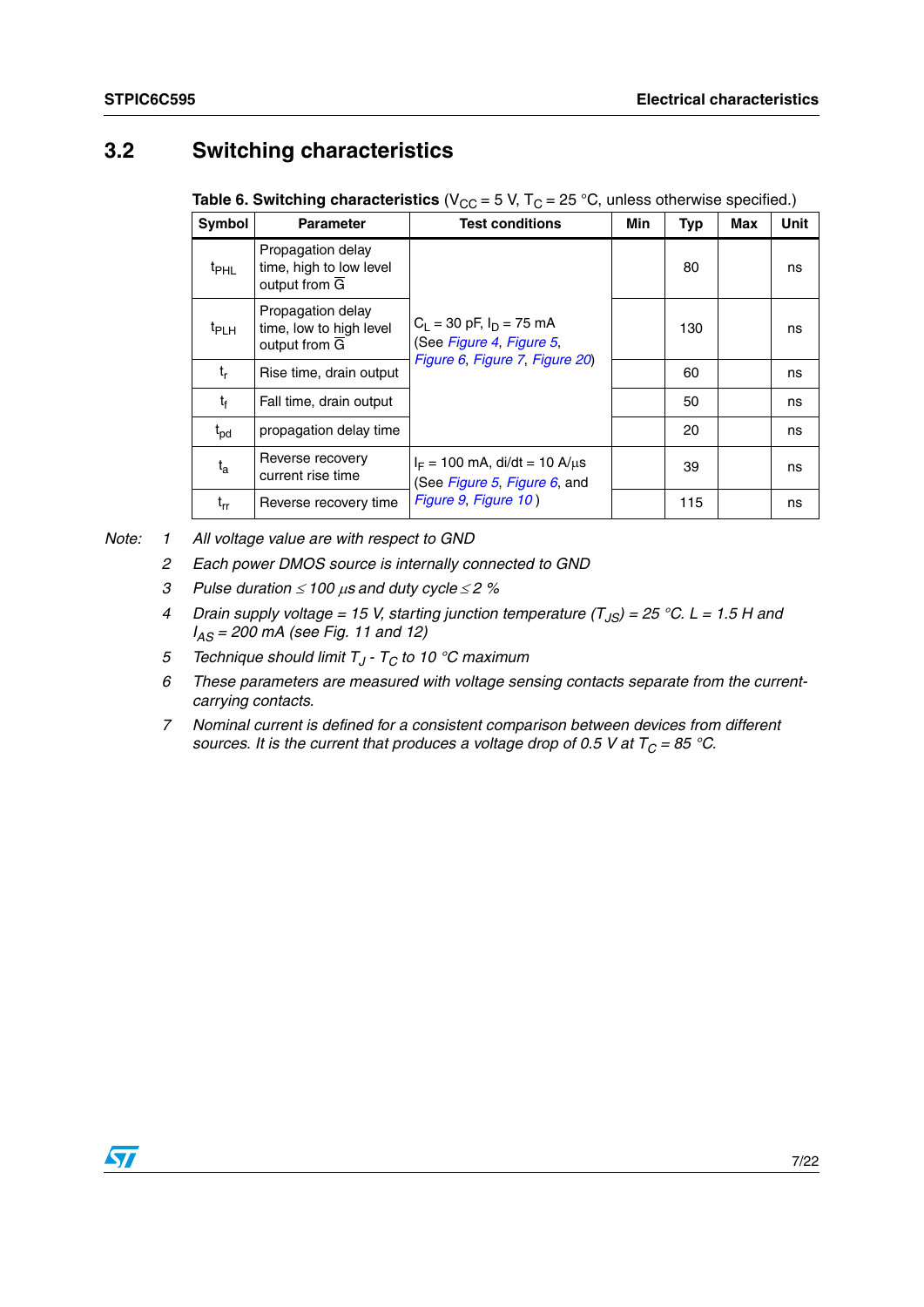# <span id="page-7-0"></span>**4 Logic diagram**

<span id="page-7-1"></span>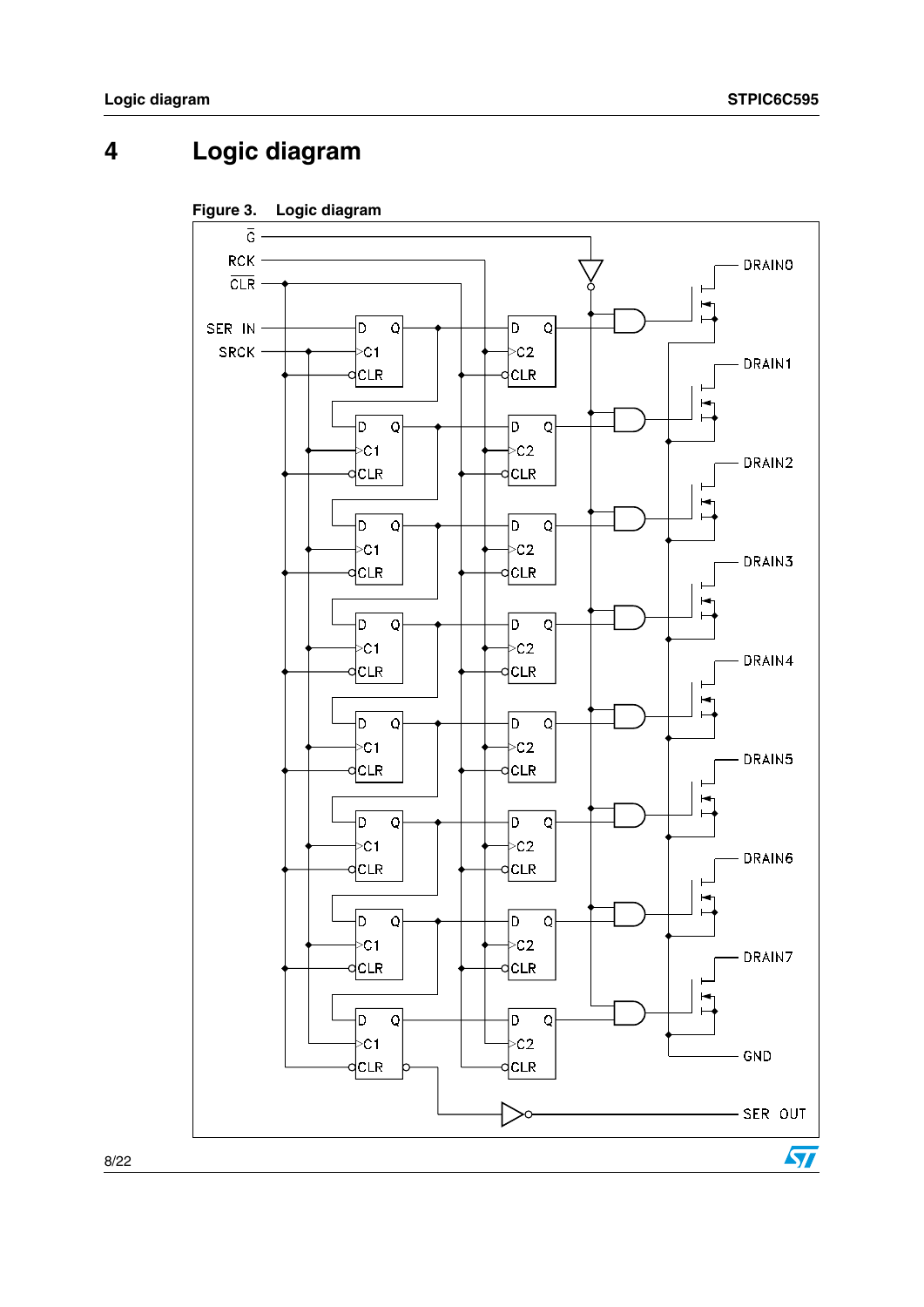## <span id="page-8-0"></span>**5 Typical operating circuit**

<span id="page-8-1"></span>**Figure 4. Typical operation mode test circuits** 



<span id="page-8-2"></span>



- *Note:* 1 A) The word generator has the following characteristics:  $t_r \le 10$  ns,  $t_f \le 10$  ns,  $t_W = 300$  ns, *pulse repetition rate (PRR) = 5 kHz,*  $Z_0$  *= 50*  $\Omega$ 
	- *2 B*)  $C<sub>l</sub>$  includes probe and jig capacitance.

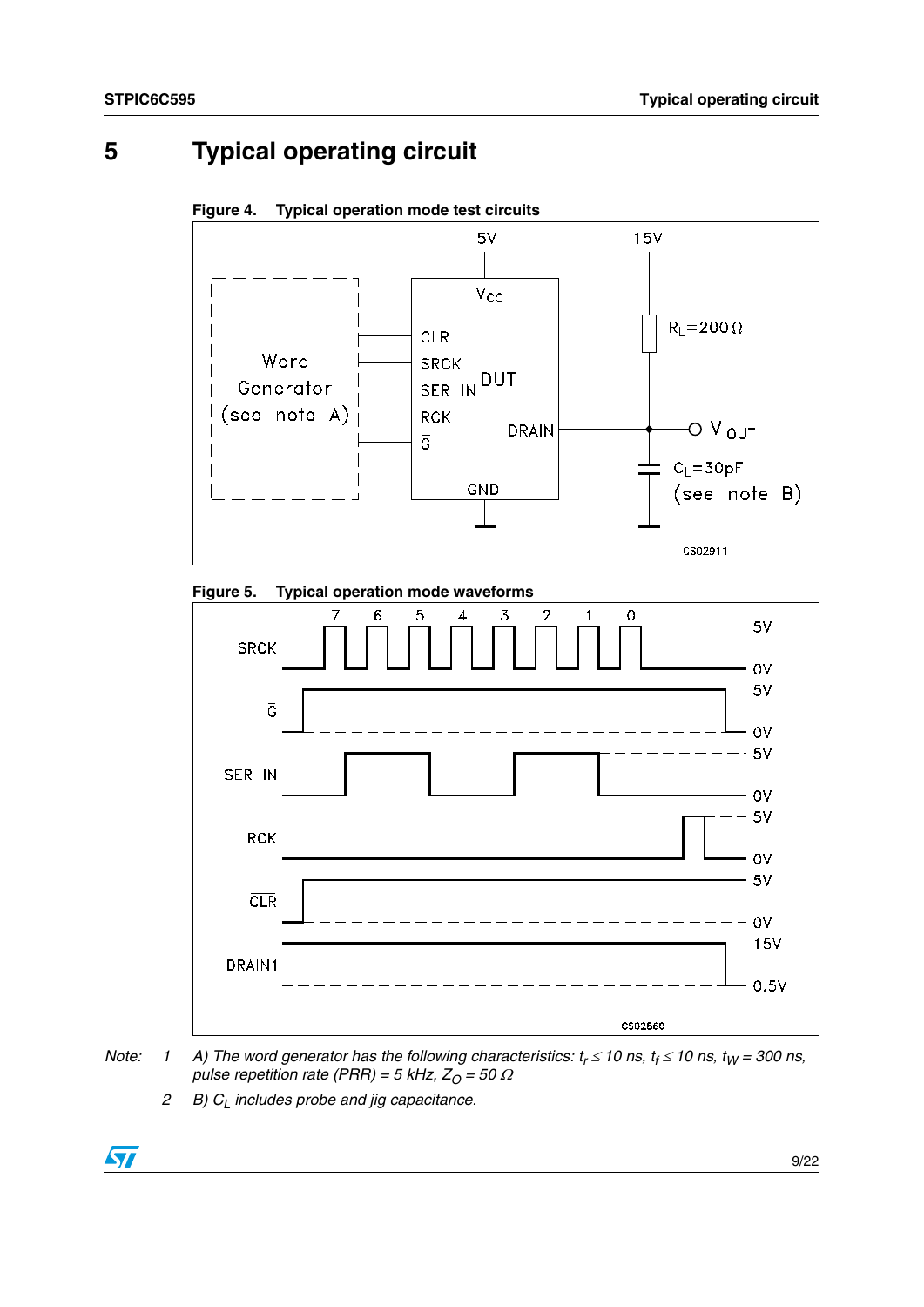ST

<span id="page-9-2"></span>**Figure 6. Typical operation mode test circuits** 



<span id="page-9-1"></span>



<span id="page-9-0"></span>



*Note:* 1 A) The word generator has the following characteristics:  $t_r \le 10$  ns,  $t_f \le 10$  ns,  $t_W = 300$  ns, *pulse repetition rate (PRR) = 5 kHz,*  $Z_0 = 50 \Omega$ 

*2 B) CL includes probe and jig capacitance.*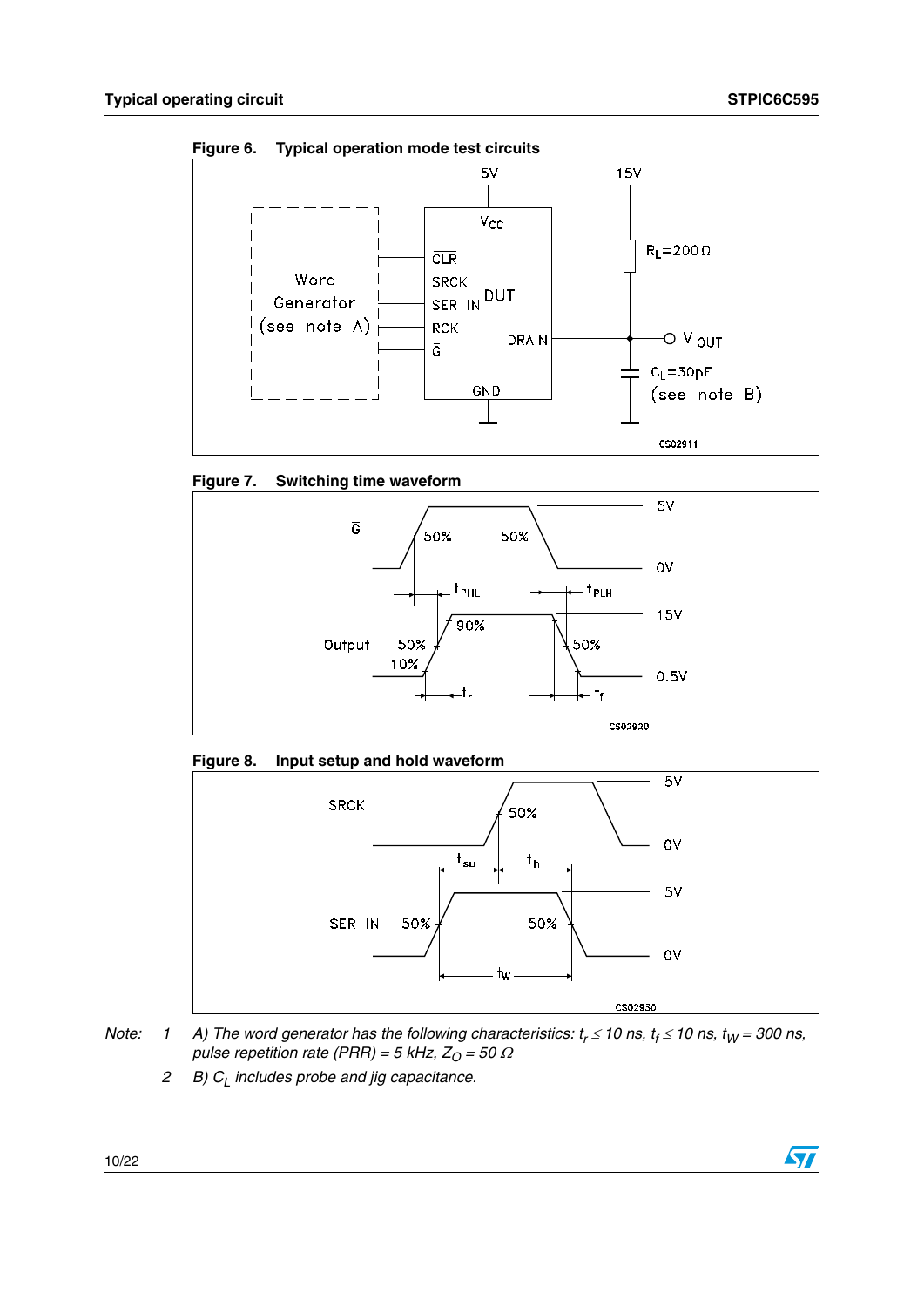

<span id="page-10-0"></span>**Figure 9. Reverse recovery current test circuits** 

<span id="page-10-1"></span>



- *Note:* 1 A) The V<sub>GG</sub> amplitude and R<sub>G</sub> are adjusted for di/dt = 10 A/μs. A V<sub>GG</sub> double-pulse train is  $u$ sed to set  $I_F = 0.1$  A. where  $t_1 = 10 \mu s$ ,  $t_2 = 7 \mu s$  and  $t_3 = 3 \mu s$ 
	- *2 B) The drain terminal under test is connected to the TPK test point. All other terminals are connected together and connected to the TPA test point.*
	- *3 C) IRM = maximum recovery current.*

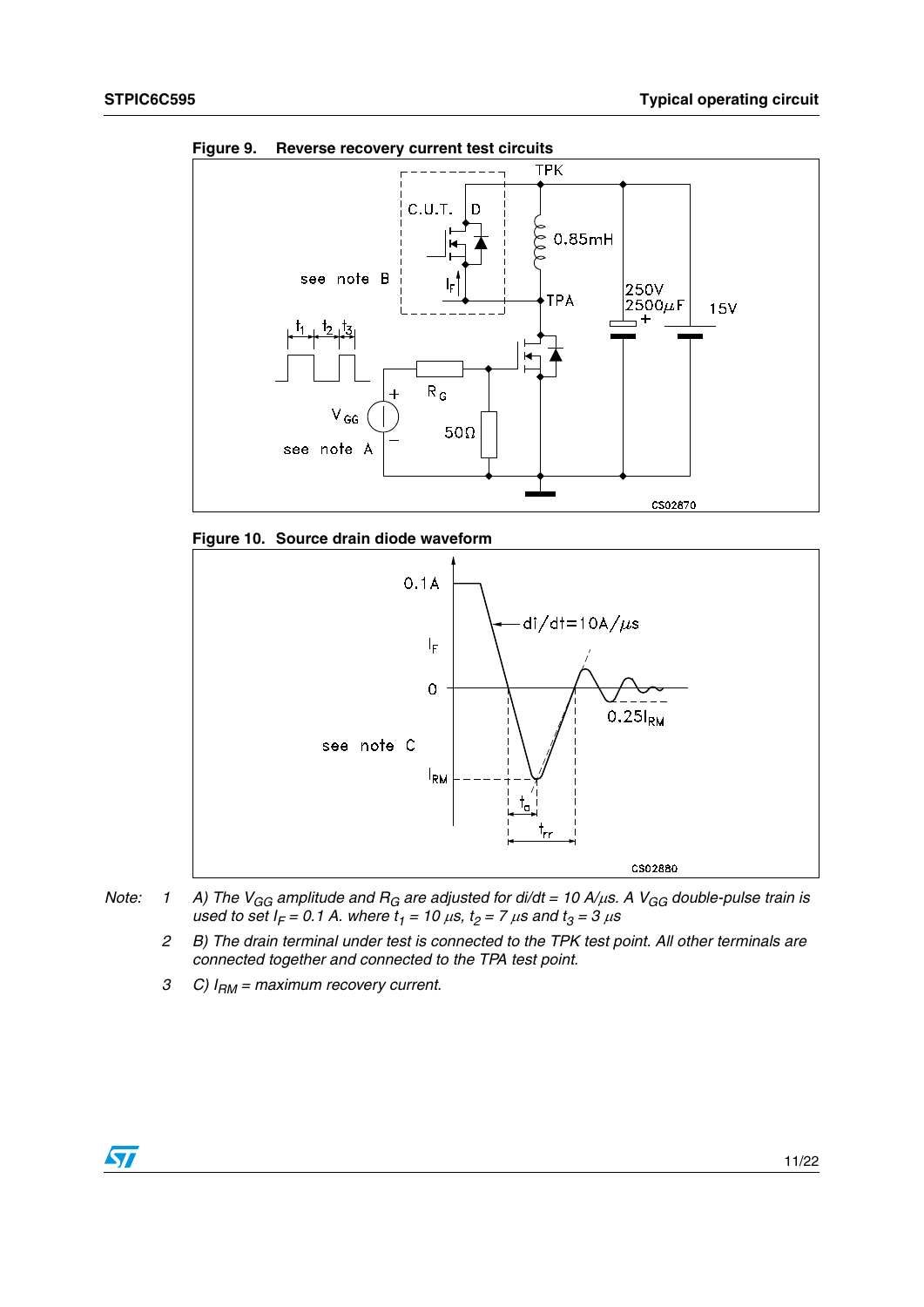$\sqrt{2}$ 



<span id="page-11-0"></span>**Figure 11. Single pulse avalanche energy test circuits** 

<span id="page-11-1"></span>



- *Note:* 1 A) The word generator has the following characteristics:  $t_r \le 10$  ns,  $t_f \le 10$  ns,  $Z_O = 50 \Omega$ 
	- *2 B) Input pulse duration, tW is increased until peak current IAS = 200 mA. Energy test level is defined as EAS = (IAS x V(BR)DSX x tAV)/2 = 30 mJ.*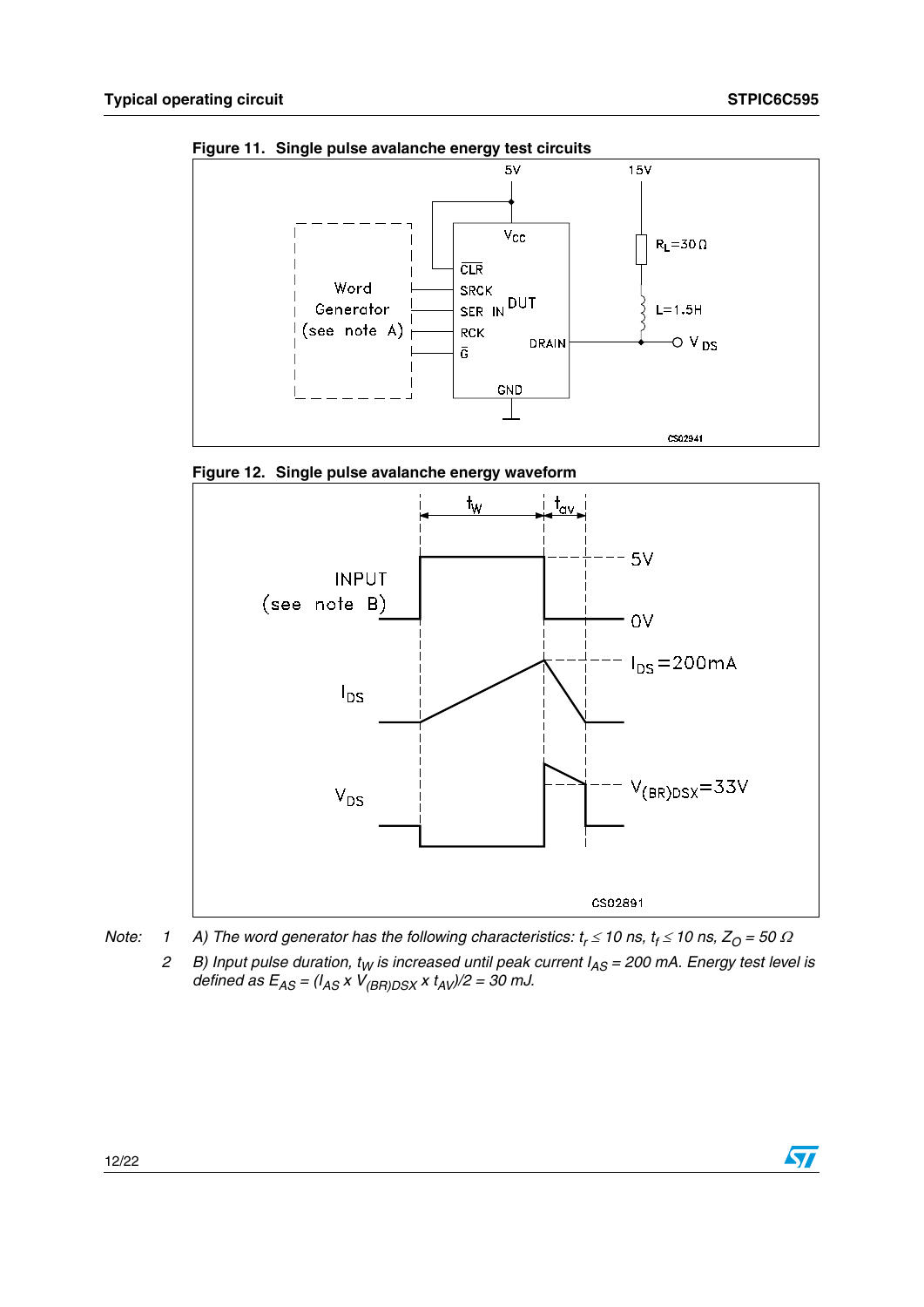$\sqrt{2}$ 

# <span id="page-12-0"></span>**6 Typical performance and characteristics**

(unless otherwise specified  $T_J = 25 \degree C$ )

#### <span id="page-12-2"></span>**Figure 13. Max continuous drain current Figure 14. Static drain-source on-state vs number of outputs conducting simultaneously resistance vs drain current**



<span id="page-12-1"></span>

### <span id="page-12-3"></span>**Figure 16. Static drain-source on-state resistance vs logic supply voltage**

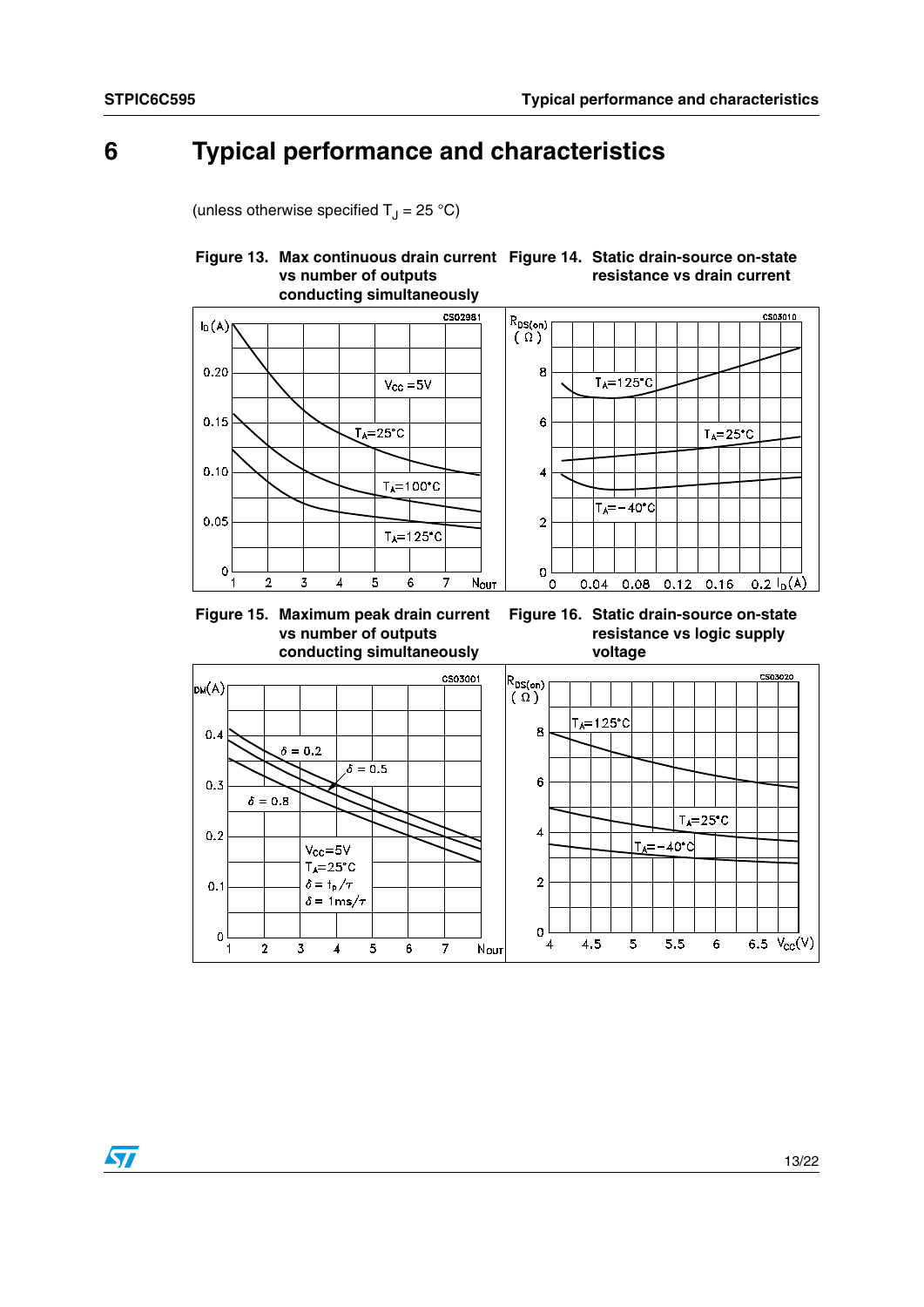<span id="page-13-2"></span> $4.5$ 

 $4.7$ 

4.9

 $5.1$ 

 $5.3$ 

 $V_{\text{cc}}(V)$ 

<span id="page-13-3"></span> $4.4$ 

4.6

4.8

 $\overline{\mathbf{5}}$ 

 $5.2$ 

5.4  $V_{CC}(V)$ 

 $\sqrt{3}$ 



<span id="page-13-0"></span>**Figure 17. Peak avalanche current vs** 

<span id="page-13-1"></span>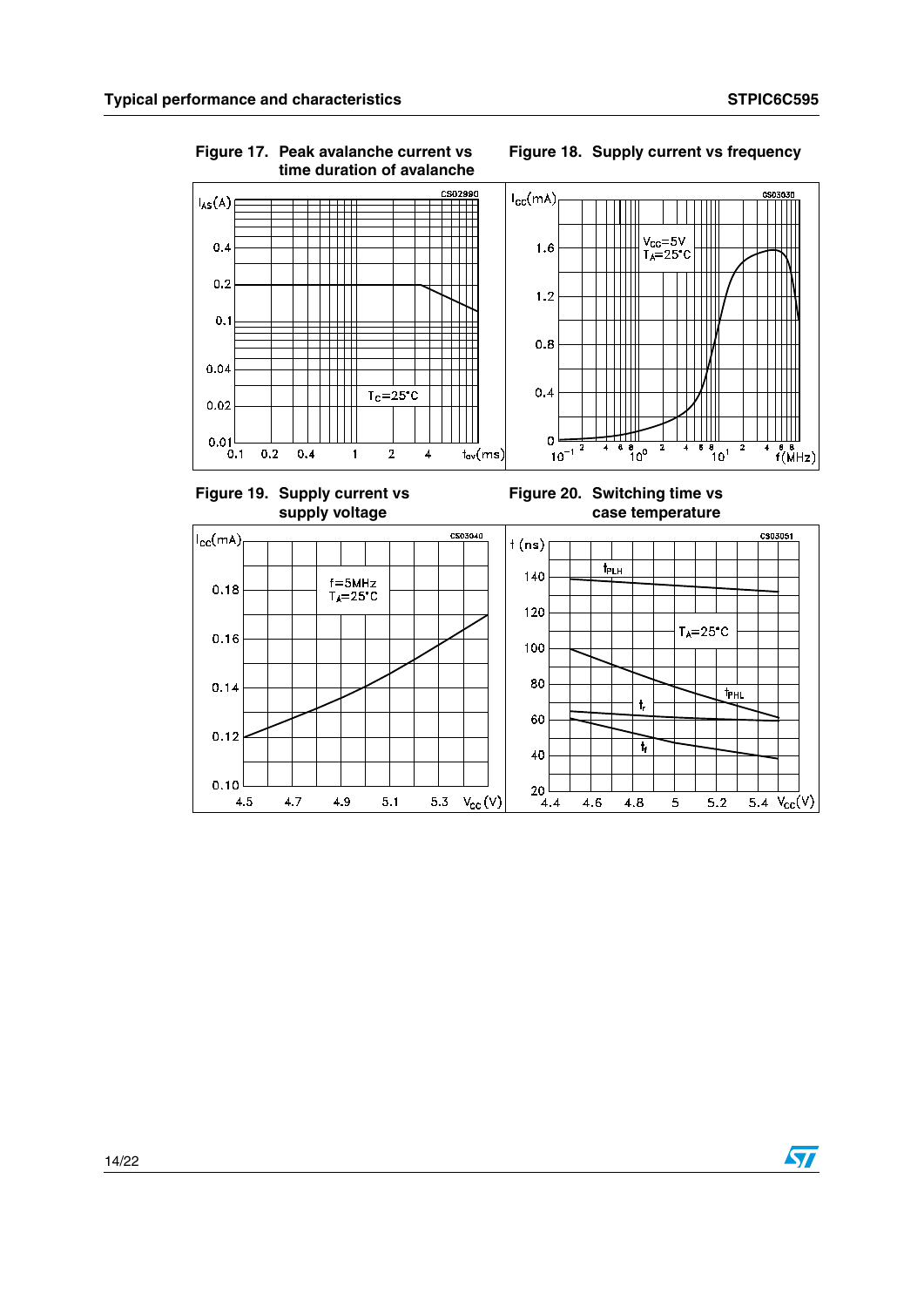

# **Figure 21. Normalized junction to**

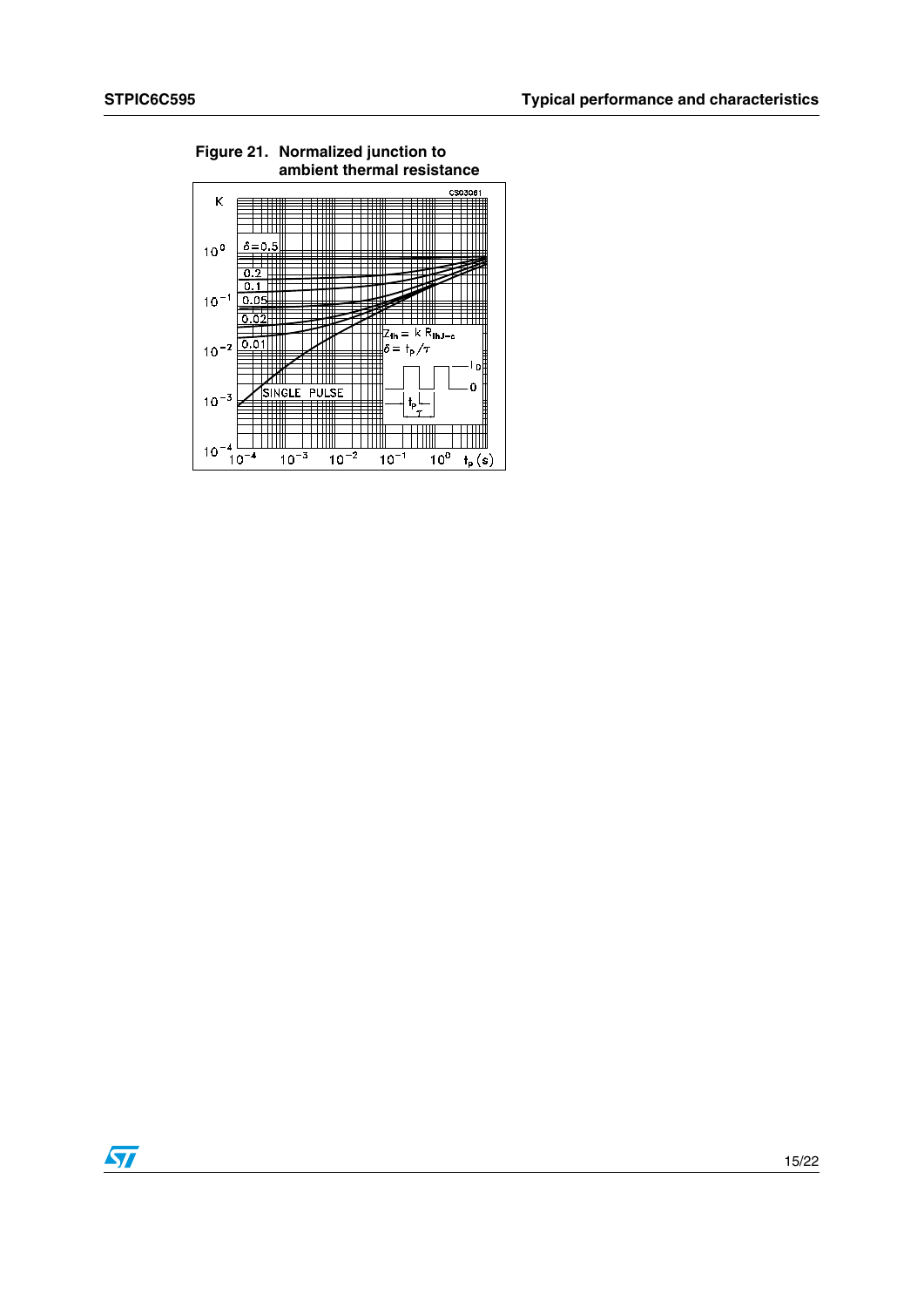# <span id="page-15-0"></span>**7 Package mechanical data**

In order to meet environmental requirements, ST offers these devices in different grades of ECOPACK® packages, depending on their level of environmental compliance. ECOPACK® specifications, grade definitions and product status are available at: www.st.com. ECOPACK® is an ST trademark.

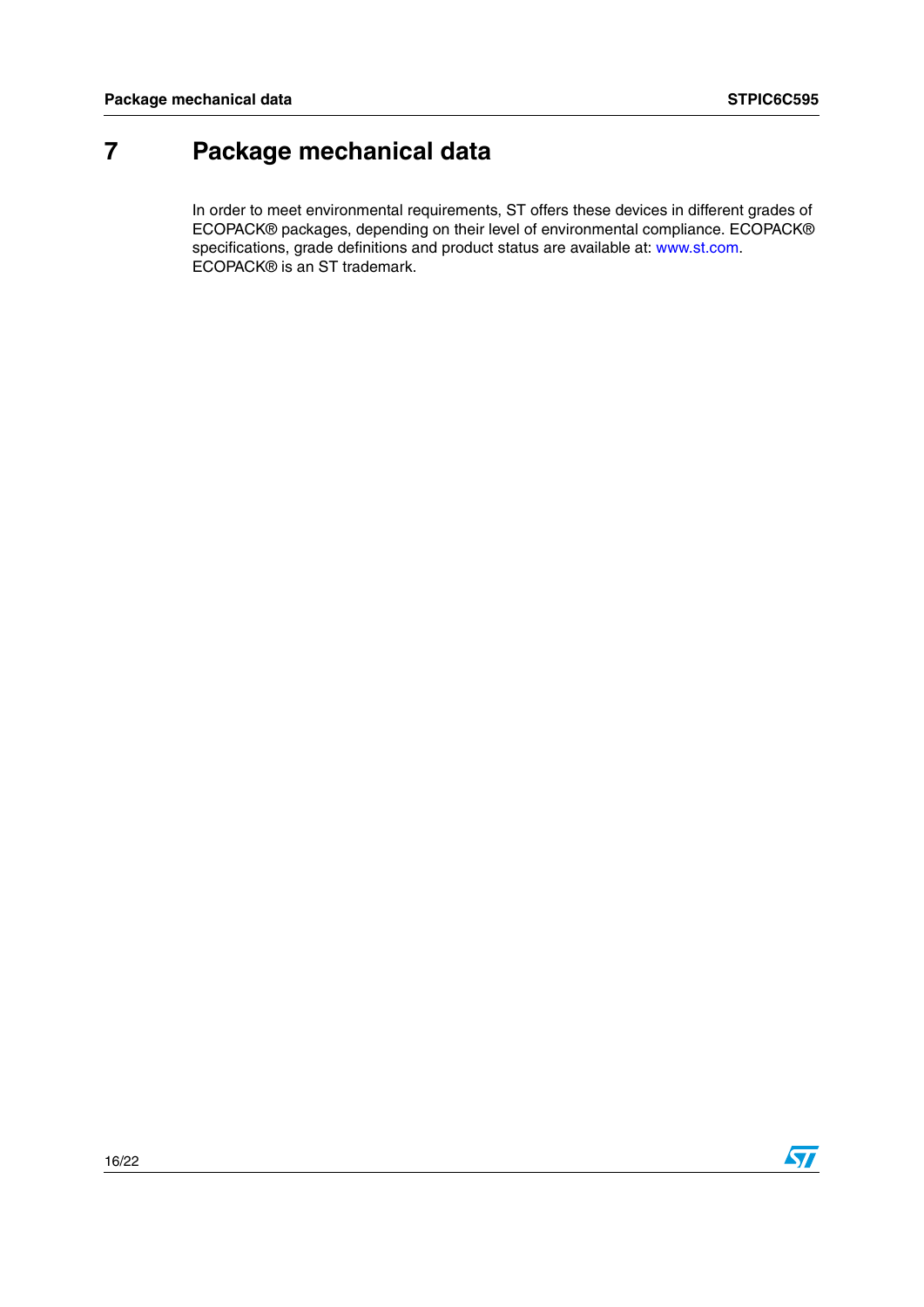|             |      | mm.        |      | inch       |       |       |
|-------------|------|------------|------|------------|-------|-------|
| DIM.        | MIN. | <b>TYP</b> | MAX. | MIN.       | TYP.  | MAX.  |
| A           |      |            | 1.75 |            |       | 0.068 |
| a1          | 0.1  |            | 0.25 | 0.004      |       | 0.010 |
| a2          |      |            | 1.64 |            |       | 0.063 |
| $\mathsf b$ | 0.35 |            | 0.46 | 0.013      |       | 0.018 |
| b1          | 0.19 |            | 0.25 | 0.007      |       | 0.010 |
| C           |      | 0.5        |      |            | 0.019 |       |
| c1          |      |            |      | 45° (typ.) |       |       |
| D           | 9.8  |            | 10   | 0.385      |       | 0.393 |
| E           | 5.8  |            | 6.2  | 0.228      |       | 0.244 |
| e           |      | 1.27       |      |            | 0.050 |       |
| e3          |      | 8.89       |      |            | 0.350 |       |
| F           | 3.8  |            | 4.0  | 0.149      |       | 0.157 |
| G           | 4.6  |            | 5.3  | 0.181      |       | 0.208 |
| L           | 0.5  |            | 1.27 | 0.019      |       | 0.050 |
| M           |      |            | 0.62 |            |       | 0.024 |



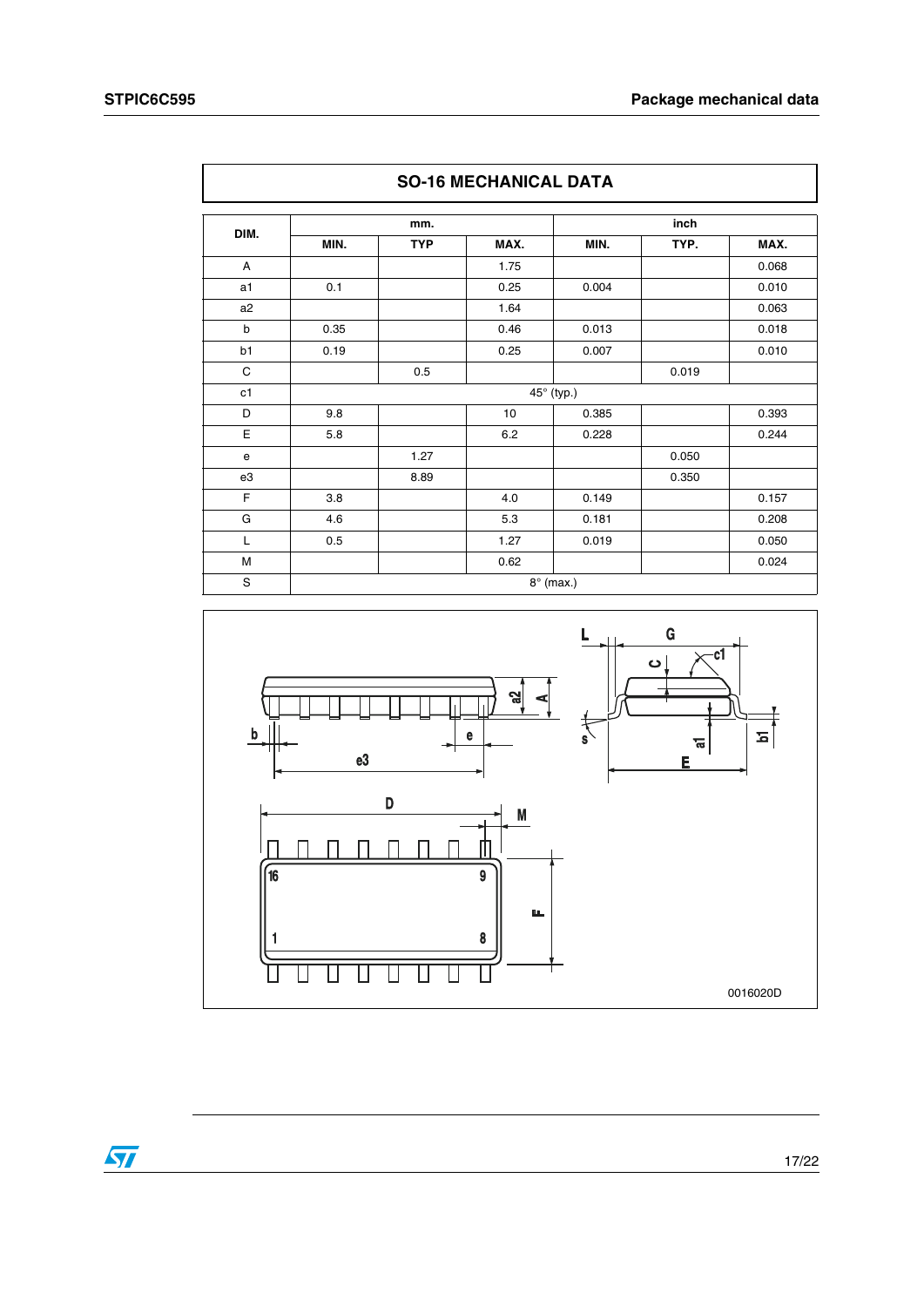|      | <b>TSSOP16 MECHANICAL DATA</b> |            |           |             |            |             |  |  |
|------|--------------------------------|------------|-----------|-------------|------------|-------------|--|--|
| DIM. |                                | mm.        |           |             |            |             |  |  |
|      | MIN.                           | <b>TYP</b> | MAX.      | MIN.        | TYP.       | MAX.        |  |  |
| A    |                                |            | 1.2       |             |            | 0.047       |  |  |
| A1   | 0.05                           |            | 0.15      | 0.002       | 0.004      | 0.006       |  |  |
| A2   | 0.8                            | 1          | 1.05      | 0.031       | 0.039      | 0.041       |  |  |
| b    | 0.19                           |            | 0.30      | 0.007       |            | 0.012       |  |  |
| c    | 0.09                           |            | 0.20      | 0.004       |            | 0.0079      |  |  |
| D    | 4.9                            | 5          | 5.1       | 0.193       | 0.197      | 0.201       |  |  |
| E    | 6.2                            | 6.4        | 6.6       | 0.244       | 0.252      | 0.260       |  |  |
| E1   | 4.3                            | 4.4        | 4.48      | 0.169       | 0.173      | 0.176       |  |  |
| e    |                                | 0.65 BSC   |           |             | 0.0256 BSC |             |  |  |
| K    | $0^{\circ}$                    |            | $8^\circ$ | $0^{\circ}$ |            | $8^{\circ}$ |  |  |
| Г    | 0.45                           | 0.60       | 0.75      | 0.018       | 0.024      | 0.030       |  |  |



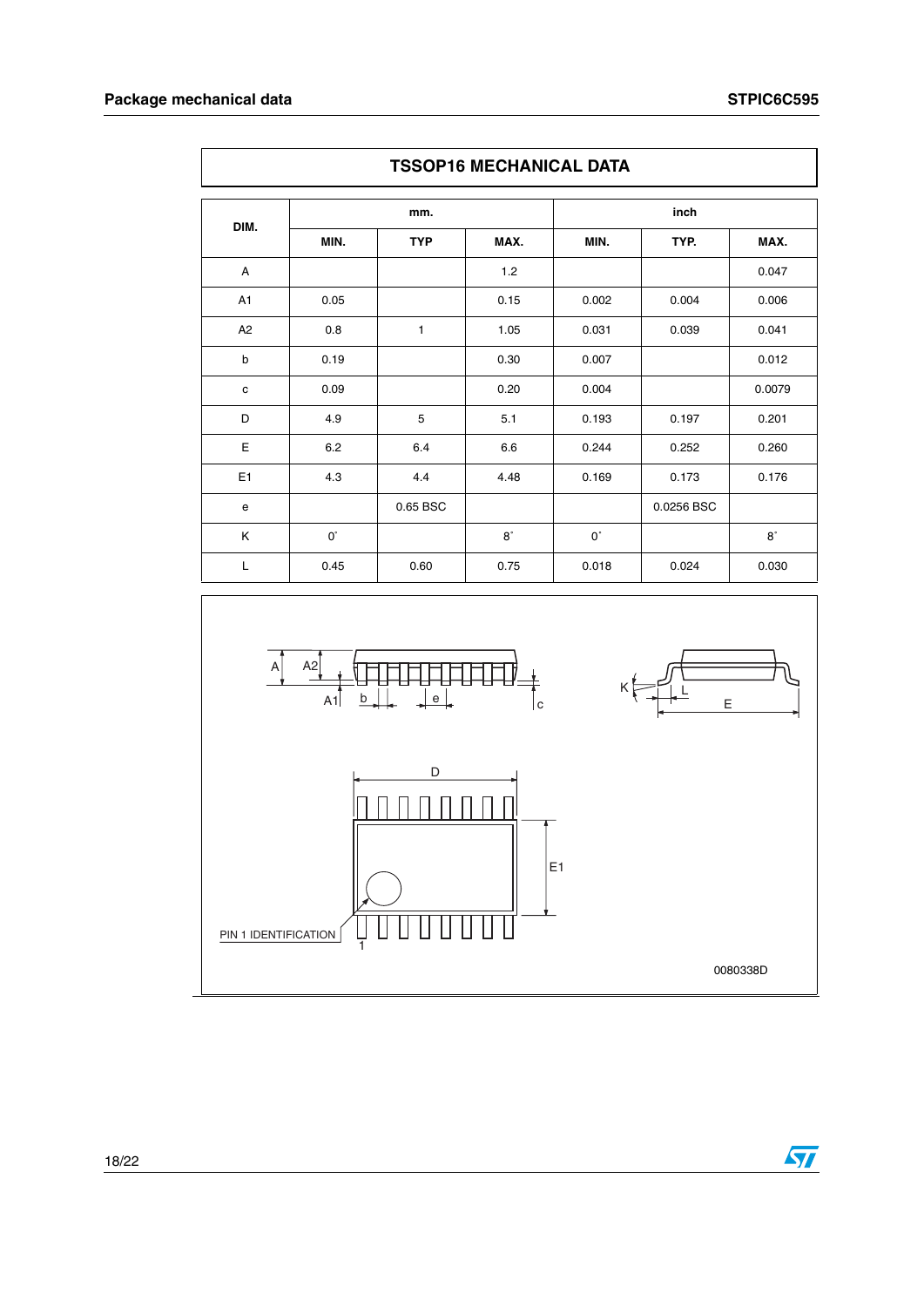|      | Tape & Reel SO-16 MECHANICAL DATA |            |      |       |      |        |  |  |  |
|------|-----------------------------------|------------|------|-------|------|--------|--|--|--|
|      |                                   | mm.        |      |       | inch |        |  |  |  |
| DIM. | MIN.                              | <b>TYP</b> | MAX. | MIN.  | TYP. | MAX.   |  |  |  |
| A    |                                   |            | 330  |       |      | 12.992 |  |  |  |
| C    | 12.8                              |            | 13.2 | 0.504 |      | 0.519  |  |  |  |
| D    | 20.2                              |            |      | 0.795 |      |        |  |  |  |
| N    | 60                                |            |      | 2.362 |      |        |  |  |  |
| T    |                                   |            | 22.4 |       |      | 0.882  |  |  |  |
| Ao   | 6.45                              |            | 6.65 | 0.254 |      | 0.262  |  |  |  |
| Bo   | 10.3                              |            | 10.5 | 0.406 |      | 0.414  |  |  |  |
| Ko   | 2.1                               |            | 2.3  | 0.082 |      | 0.090  |  |  |  |
| Po   | 3.9                               |            | 4.1  | 0.153 |      | 0.161  |  |  |  |
| P    | 7.9                               |            | 8.1  | 0.311 |      | 0.319  |  |  |  |



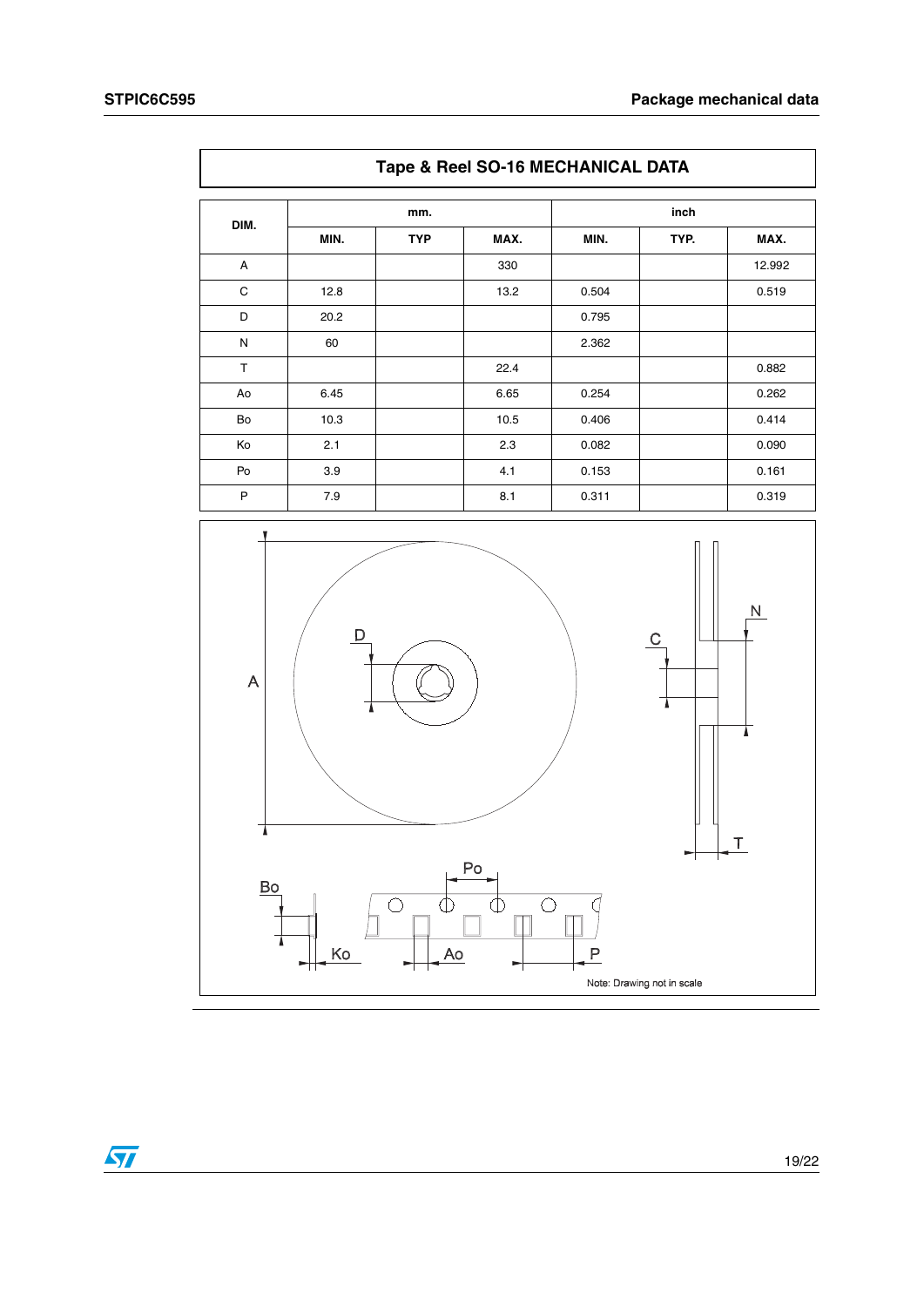|      | Tape & Reel TSSOP16 MECHANICAL DATA |            |      |       |      |        |  |  |
|------|-------------------------------------|------------|------|-------|------|--------|--|--|
| DIM. |                                     | mm.        |      | inch  |      |        |  |  |
|      | MIN.                                | <b>TYP</b> | MAX. | MIN.  | TYP. | MAX.   |  |  |
| A    |                                     |            | 330  |       |      | 12.992 |  |  |
| C    | 12.8                                |            | 13.2 | 0.504 |      | 0.519  |  |  |
| D    | 20.2                                |            |      | 0.795 |      |        |  |  |
| N    | 60                                  |            |      | 2.362 |      |        |  |  |
| T    |                                     |            | 22.4 |       |      | 0.882  |  |  |
| Ao   | 6.7                                 |            | 6.9  | 0.264 |      | 0.272  |  |  |
| Bo   | 5.3                                 |            | 5.5  | 0.209 |      | 0.217  |  |  |
| Ko   | 1.6                                 |            | 1.8  | 0.063 |      | 0.071  |  |  |
| Po   | 3.9                                 |            | 4.1  | 0.153 |      | 0.161  |  |  |
| P    | 7.9                                 |            | 8.1  | 0.311 |      | 0.319  |  |  |

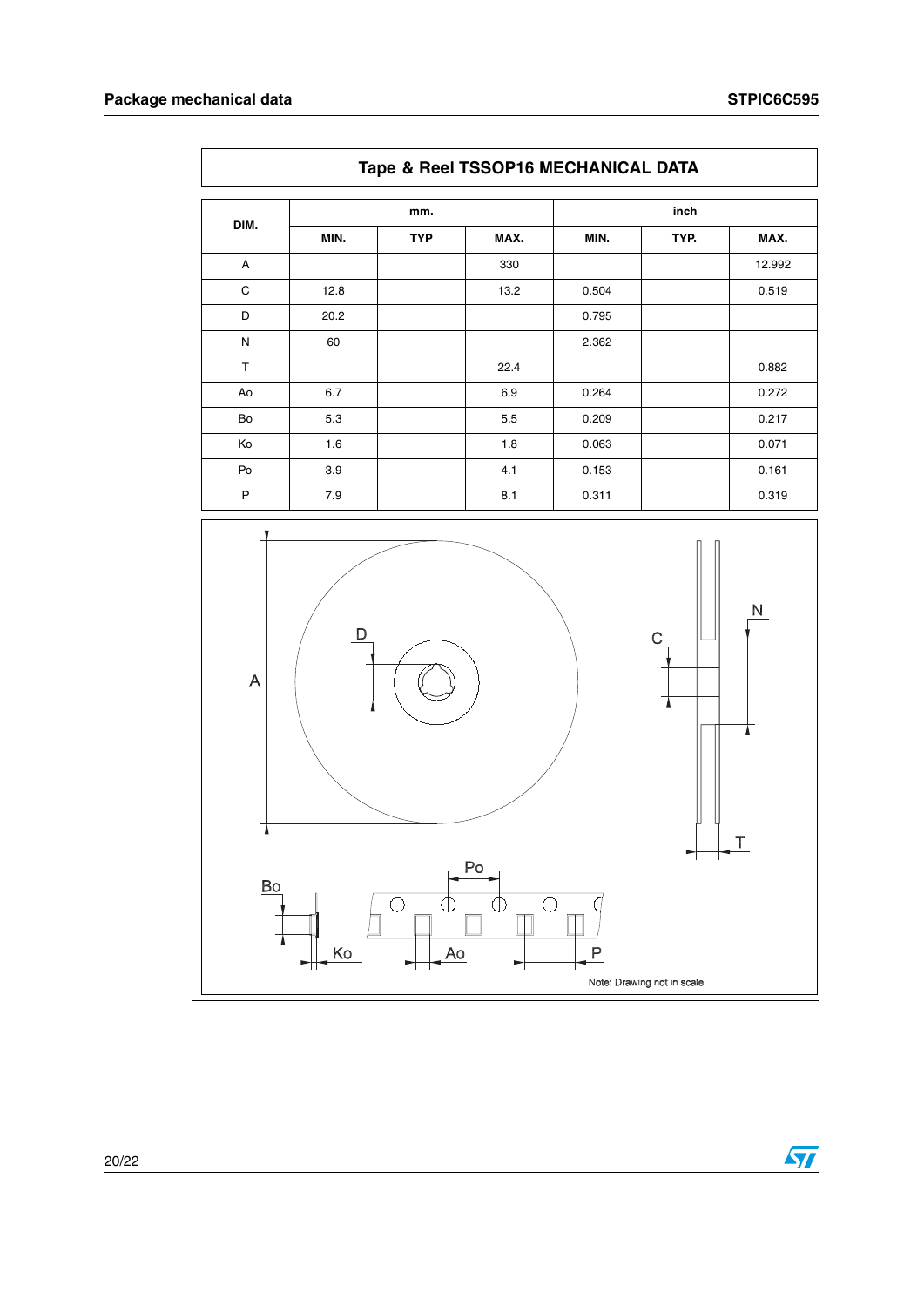# <span id="page-20-0"></span>**8 Revision history**

### **Table 7. Document revision history**

| Date        | <b>Revision</b> | <b>Changes</b>                                                 |
|-------------|-----------------|----------------------------------------------------------------|
| 07-Jul-2004 | 2               | Update Figure 3                                                |
| 07-May-2007 | 3               | Document reformatted, tube package deleted                     |
| 21-May-2008 | 4               | Update: tsu and ThL values in Table 4, ESD value on cover page |
| 16-Mar-2009 | 5               | Updated Table 5 on page 6                                      |